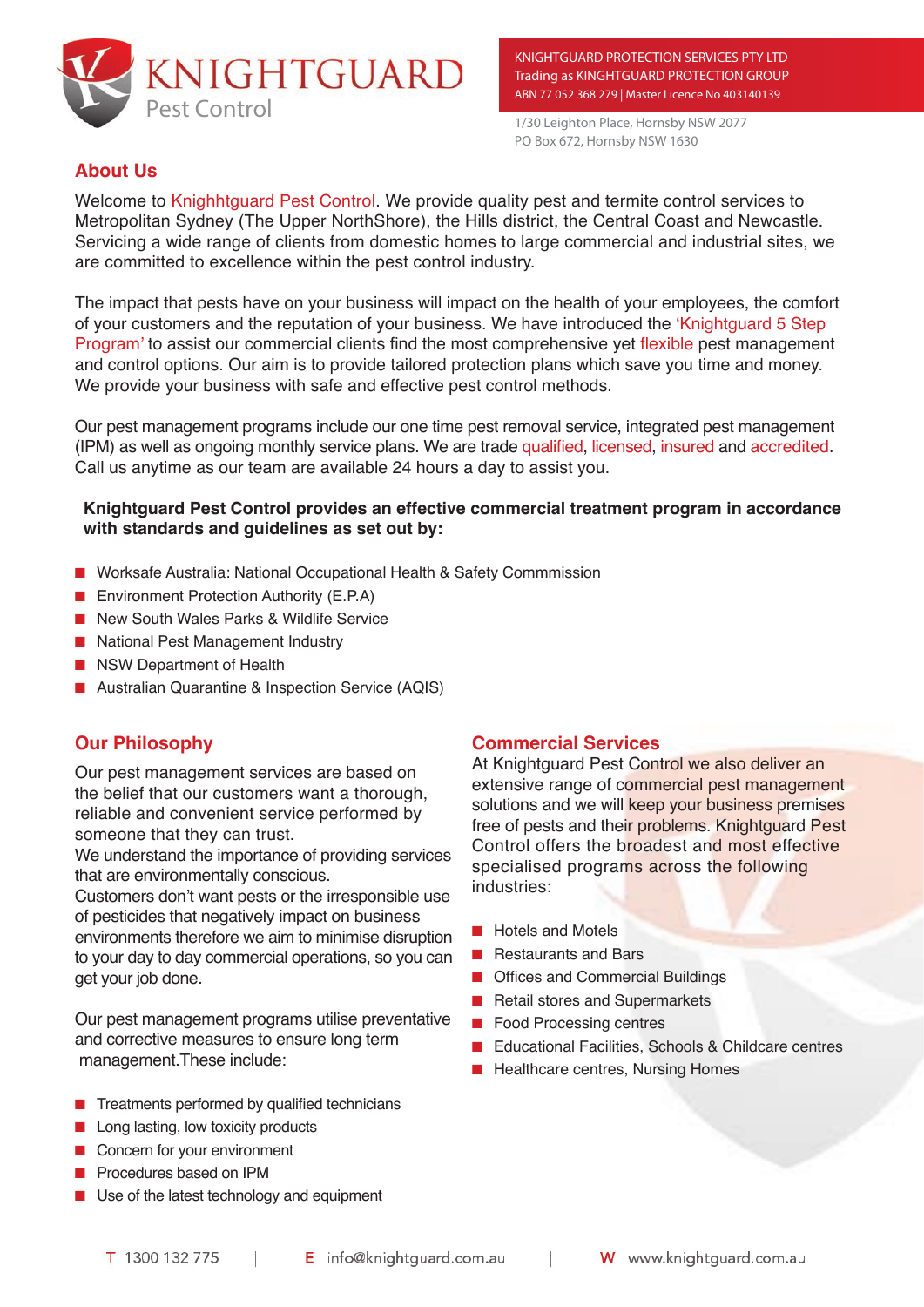

1/30 Leighton Place, Hornsby NSW 2077 PO Box 672, Hornsby NSW 1630

#### **Integrated Pest Management Plans**

At Knightguard Pest Control, we adopt an Integrated Pest Management (IPM) approach. IPM relies on a combination of techniques and methods witha minimum use of and exposure to chemicals.

The four main methods involved in IPM include physical, cultural, biological & chemical controls. Each business scenario is different and it is not always possible to use all of these methods, but we analyse each case and apply a best management approach.

We offer a range of flexible service programs with intervals which best suit your business cycles. Our annual service program reinforces these measures by controlling your pest problems on a seasonal basis.

## **Our Guarantee - Its fixed or it's free.**

We guarantee to eradicate pests from your business within the agreed time period & offer a full refund of your service fees if we cannot resolve your problem.

We are committed to customer satisfaction and we will continue to service your business at no extra charge until the problem is rectified. Please ask our staff about the applicable guarantee period when you book your service.

We also promise to arrive on time. We will call you 15 minutes before we are arrive and if we are unable to make the scheduled time, we will deduct a further \$15 off our quoted price.

## **Pricing Policy**

We provide a comprehensive service and we only use quality products. There are many operators out there who offer 'cut price' services and compromise on the level of after sales service. We believe our prices are amongst the most competitive in the industry. There is an old saying that rings true in this industry, sadly, 'You get what you pay for'. We are proud company and we stand by our reputation for excellence and value for money. We invite you to call us and discuss our comprehensive approach to pest management.

#### **Reputational Risk - How poor pest management could affect your business..**

| <b>Reputation management</b>                    | Consumer behaviour research has shown that one hotel or restaurant guest<br>will tell at least ten other people about their negative experience. This number<br>rises exponentially when you consider the popularity of social media.                                                                                                                                                                                                                  |
|-------------------------------------------------|--------------------------------------------------------------------------------------------------------------------------------------------------------------------------------------------------------------------------------------------------------------------------------------------------------------------------------------------------------------------------------------------------------------------------------------------------------|
| <b>Employee &amp; customer</b><br><b>health</b> | Whether in a commercial or residential environment, insect and rodent<br>pests have the potential to cause diseases like salmonella, streptococcus,<br>leptospirosis, iron deficiency anemia, necrotising tissue problems, Ross River<br>fever, tapeworm infestation. In a commercial environment, the responsibility<br>for treatment and perhaps punitive damages comes back to your business,<br>making commercial pest control a smart investment. |
| <b>Customer comfort</b>                         | Even if no diseases are transmitted, fleas, mosquitoes, flies and bedbugs<br>are an annoyance to live with.                                                                                                                                                                                                                                                                                                                                            |
| <b>Administrative penalties</b>                 | As you'll know, any business involved in food preparation must have a<br>commercial pest control program in place as part of their licensing requirements.<br>You could be fined or prevented from operating if this condition is breached.                                                                                                                                                                                                            |